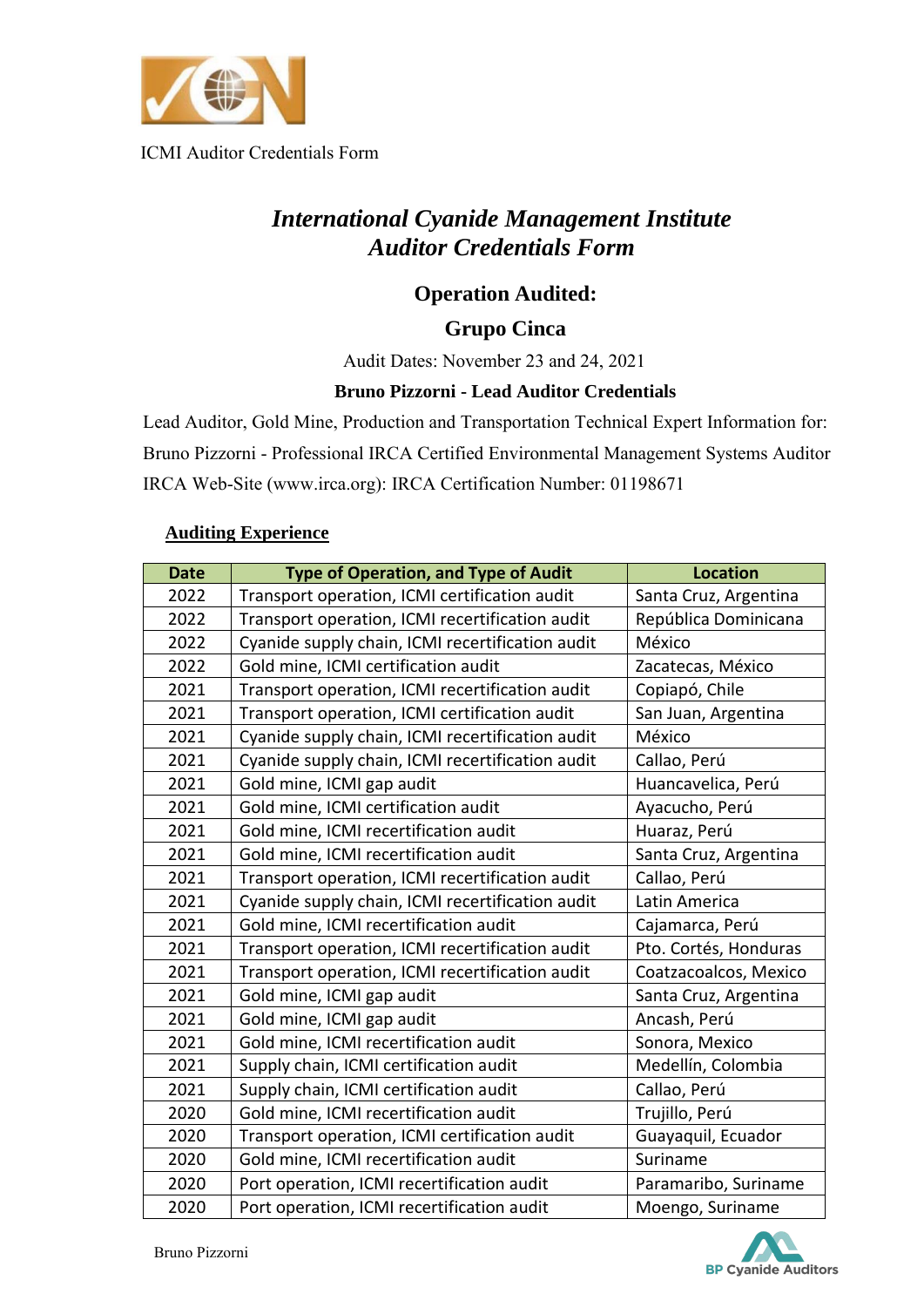

| <b>Date</b> | <b>Type of Operation, and Type of Audit</b>                        | <b>Location</b>       |  |  |  |
|-------------|--------------------------------------------------------------------|-----------------------|--|--|--|
| 2020        | Cyanide transference plant, ICMI cert. audit                       | Callao, Perú          |  |  |  |
| 2020        | Transport operation ICMI recertification audit<br>Lima, Perú       |                       |  |  |  |
| 2020        | Gold mine, ICMI gap audit<br>Cajamarca, Perú                       |                       |  |  |  |
| 2020        | Warehouse, ICMI gap audit                                          | Lima, Perú            |  |  |  |
| 2020        | Transport operation ICMI recertification audit                     | Callao, Perú          |  |  |  |
| 2020        | Production plant, ICMI recertification audit                       | Veracruz, México      |  |  |  |
| 2020        | Transport operation ICMI recertification audit                     | Callao, Perú          |  |  |  |
| 2020        | Transport operation, preop. ICMI cert. audit                       | San Juan, Argentina   |  |  |  |
| 2020        | Transport operation ICMI recertification audit                     | Callao, Perú          |  |  |  |
| 2019        | Transport operation, ICMI recertification audit                    | Siberia, Russia       |  |  |  |
| 2019        | Gold mine, ICMI recertification audit                              | Siberia, Russia       |  |  |  |
| 2019        | Cyanide transference plant, preop. ICMI audit                      | Callao, Perú          |  |  |  |
| 2019        | Transport operation ICMI recertification audit                     | B. A., Argentina      |  |  |  |
| 2019        | Transport operation ICMI recertification audit                     | Callao, Perú          |  |  |  |
| 2019        | Transport operation ICMI recertification audit                     | Callao, Perú          |  |  |  |
| 2019        | Cyanide supply chain, ICMI preop. certif. audit                    | Medellín, Colombia    |  |  |  |
| 2019        | Production plant ICMI recertification audit                        | Hermosillo, México    |  |  |  |
| 2019        | Transport operation, ICMI recertification audit                    | Winnemucca, USA       |  |  |  |
| 2019        | Cyanide production facility, ICMI recert. audit<br>Winnemucca, USA |                       |  |  |  |
| 2019        | Gold mine, ICMI recertification audit                              | Guerrero, Mexico      |  |  |  |
| 2019        | Transport operation, ICMI recertification audit                    | Dominican Republic    |  |  |  |
| 2019        | Gold mine, ICMI Certification audit                                | Ayacucho, Peru        |  |  |  |
| 2018        | Gold mine, ICMI gap audit                                          | Buritica, Colombia    |  |  |  |
| 2018        | Gold mine, ICMI gap audit                                          | Guyana                |  |  |  |
| 2018        | Transport operation, ICMC certification audit                      | Santa Cruz, Argentina |  |  |  |
| 2018        | Cyanide supply chain, ICMC recertification audit                   | Hermosillo, Mexico    |  |  |  |
| 2018        | Cyanide supply chain, ICMC certification audit                     | Lima, Peru            |  |  |  |
| 2018        | Cyanide supply chain, ICMC recertification audit                   | Texas, USA            |  |  |  |
| 2018        | Cyanide transf. plant, ICMI recertification audit                  | Callao, Perú          |  |  |  |
| 2018        | Gold mine, ICMC recertification audit                              | Alaska, USA           |  |  |  |
| 2017        | Gold mine, ICMI recertification audit                              | Santa Cruz, Argentina |  |  |  |
| 2017        | Gold mine, ICMI gap audit                                          | San Juan, Argentina   |  |  |  |
| 2017        | Cyanide supply chain, ICMC recertification audit                   | Texas, USA            |  |  |  |
| 2017        | Port operator, ICMC due diligence                                  | Pto. Cortés, Honduras |  |  |  |
| 2017        | Port operator, ICMC certification audit                            | Moengo, Suriname      |  |  |  |
| 2017        | Port operator, ICMC certification audit                            | Paramaribo, Suriname  |  |  |  |
| 2017        | Cyanide transporter, ICMC recertification audit                    | Lima, Perú            |  |  |  |
| 2017        | Gold mine, ICMC recertification audit<br>Copán, Honduras           |                       |  |  |  |
| 2017        | Cyanide warehouse, ICMC recertification audit                      | Callao, Peru          |  |  |  |
| 2017        | Gold mine, ICMC recertification audit<br>Guerrero, Mexico          |                       |  |  |  |
| 2017        | Gold mine, ICMC gap audit<br>Cajamarca, Peru                       |                       |  |  |  |
| 2016        | Transport operation, ICMC recertification audit<br>Copiapó, Chile  |                       |  |  |  |
| 2016        | Cyanide supply chain, ICMC recertification audit<br>Copiapó, Chile |                       |  |  |  |

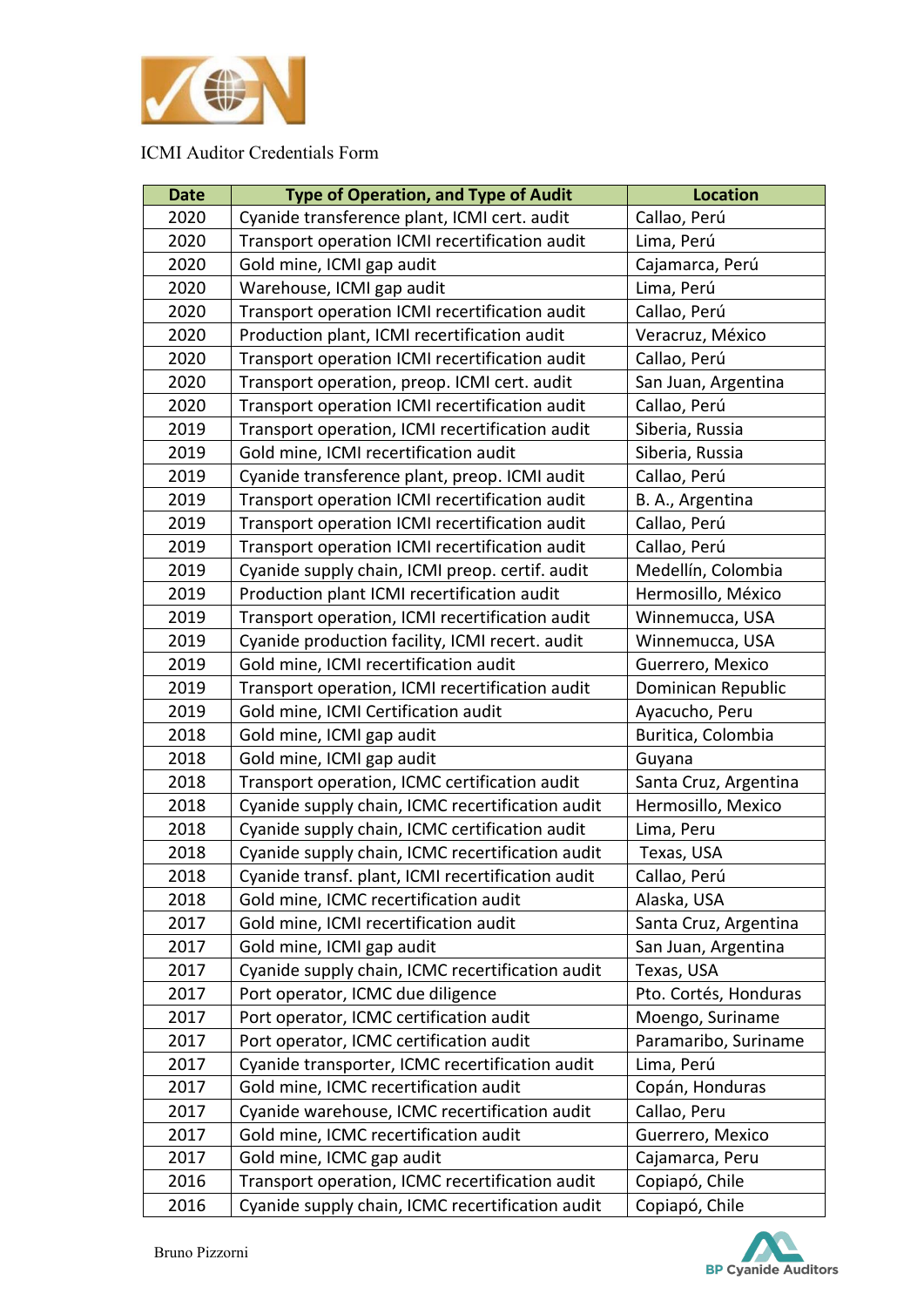

| <b>Date</b> | <b>Type of Operation, and Type of Audit</b>                            | <b>Location</b>       |  |  |
|-------------|------------------------------------------------------------------------|-----------------------|--|--|
| 2016        | Cyanide production plant, certification audit<br>Coatzacoalcos, Mexico |                       |  |  |
| 2016        | Transport operation, ICMC recertification audit<br>B.A., Argentina     |                       |  |  |
| 2016        | Cyanide supply chain, ICMC recertification audit                       | B.A., Argentina       |  |  |
| 2016        | Cyanide supply chain, ICMC certification audit                         | Tultitlán, México     |  |  |
| 2016        | Cyanide prod. plant, ICMC recertification audit<br>Nevada, USA         |                       |  |  |
| 2016        | Nevada, USA<br>Transport operation, recertification audit              |                       |  |  |
| 2016        | Santa Cruz, Argentina<br>Gold mine, ICMC initial certification audit   |                       |  |  |
| 2015        | Transport & Production, ICMC certification audit                       | Lima, Perú            |  |  |
| 2015        | Transport operation, ICMC recertification audit                        | Alaska, USA           |  |  |
| 2015        | Production ICMC preoperative certification audit                       | Veracruz, México      |  |  |
| 2015        | Transport & Production, ICMC certification audit                       | Hermosillo, Mexico    |  |  |
| 2015        | Transport & Production, ICMC certification audit                       | Obregon, Mexico       |  |  |
| 2015        | Gold mine, ICMC recertification audit                                  | Zacatecas, Mexico     |  |  |
| 2014        | Gold mine, ICMC certification audit                                    | Chihuahua, Mexico     |  |  |
| 2014        | Gold mine, ICMC recertification audit                                  | Cajamarca, Perú       |  |  |
| 2014        | Gold mine, ICMC recertification audit                                  | Chihuahua, México     |  |  |
| 2014        | Gold mine, ICMC recertification audit                                  | Sonora, México        |  |  |
| 2013        | Gold mine, ICMC gap audit                                              | Cajamarca, Peru       |  |  |
| 2013        | Gold mine, ICMC certification audit                                    | S.L. Potosí, Mexico   |  |  |
| 2012        | Gold mine, ICMC gap audit                                              | Sonora, México        |  |  |
| 2011        | Production, ICMC recertification audit                                 | Lima, Peru            |  |  |
| 2011        | Gold mine, ICMC gap audit                                              | S.L. Potosí, Mexico   |  |  |
| 2011        | Gold mine, ICMC gap audit                                              | Zacatecas, Mexico     |  |  |
| 2011        | Gold mine, ICMC recertification audit                                  | Chihuahua, Mexico     |  |  |
| 2011        | Gold mine, ICMC certification audit                                    | Santa Cruz, Argentina |  |  |

## **Production, Transportation, Gold Mining - Related Work Experience**

| <b>Auditor</b>           | <b>Years</b>      | <b>Relevant</b><br><b>Position Titles</b>                              | <b>Types of Operations</b>                                                                                                                                                                                                                                              |
|--------------------------|-------------------|------------------------------------------------------------------------|-------------------------------------------------------------------------------------------------------------------------------------------------------------------------------------------------------------------------------------------------------------------------|
| <b>Bruno</b><br>Pizzorni | $2020$ to<br>date | President<br>/Senior<br>Consultant at<br><b>BP</b> Cyanide<br>Auditors | Cyanide Code audits to mining operations,<br>cyanide production facilities, warehouses,<br>supply chains and cyanide transport<br>operations.                                                                                                                           |
| <b>Bruno</b><br>Pizzorni | $2015 -$<br>2020  | ICMC Lead &<br>Technical<br>Auditor, EMS<br>Auditor                    | Cyanide Code audits to mining operations,<br>cyanide production facilities, warehouses,<br>supply chains and cyanide transport<br>operations.<br>Underground transportation construction<br>project, Eolic energy construction project,<br>Mining remediation projects. |
| <b>Bruno</b><br>Pizzorni | $2004 -$<br>2014  | <b>HSE</b> Specialist<br>and Engineer /                                | Mining / Production / Manufacturing: safety,<br>water balance, pond management,                                                                                                                                                                                         |

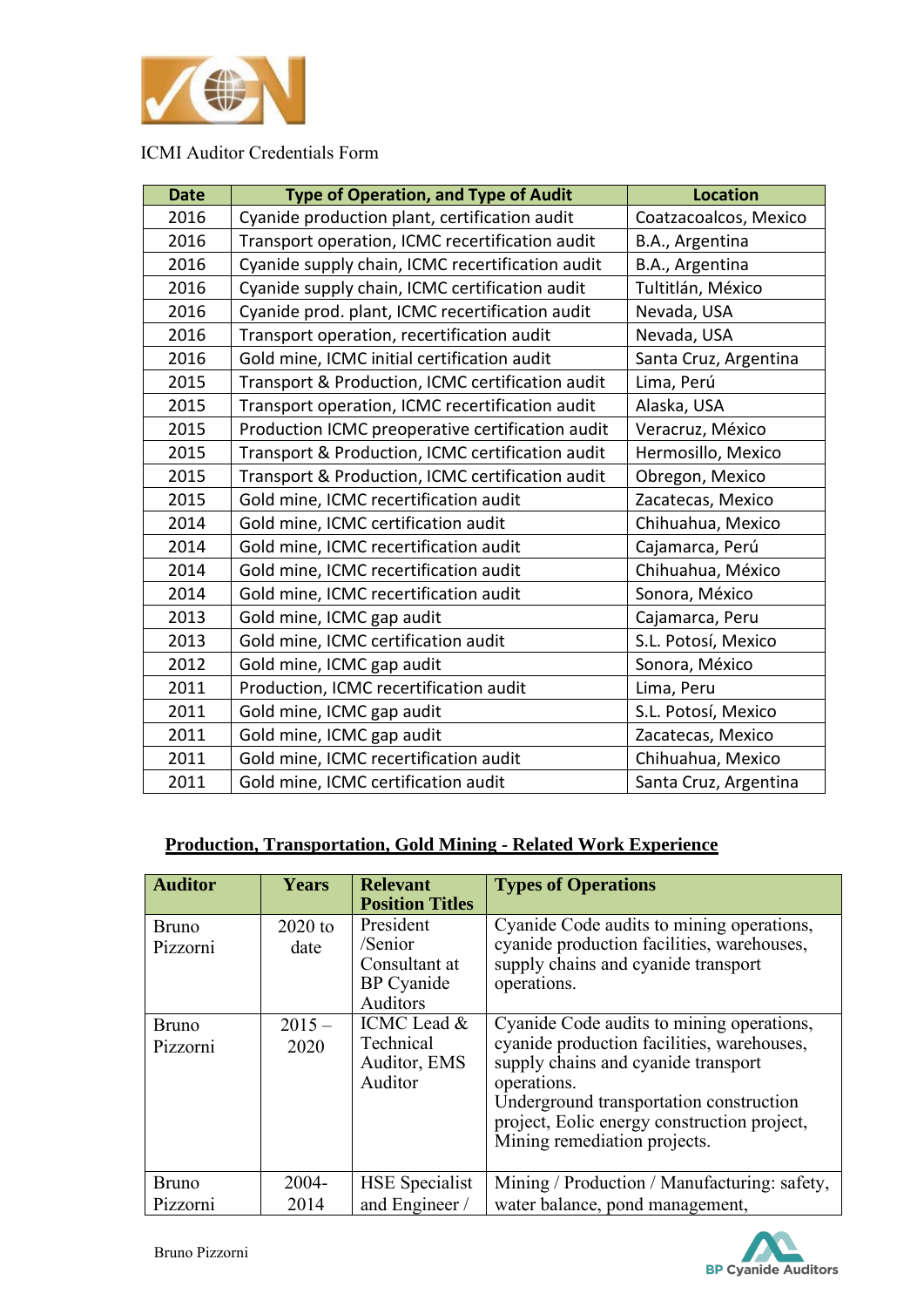

|                          |                  | <b>ICMC</b><br>Consultant,<br>Lead Auditor<br>Golder<br>Associates              | environmental impact assessments,<br>hazardous waste, air, and water compliance<br>management;<br>HSE management; ICMC Compliance<br>Auditing.                                                                                                                                   |
|--------------------------|------------------|---------------------------------------------------------------------------------|----------------------------------------------------------------------------------------------------------------------------------------------------------------------------------------------------------------------------------------------------------------------------------|
| <b>Bruno</b><br>Pizzorni | $2001 -$<br>2003 | Industrial<br><b>Business</b><br>$Advisor -$<br>Mobil Oil                       | Chemical Processing - Environmental<br>Management with transportation-related<br>HSE responsibilities.                                                                                                                                                                           |
| <b>Bruno</b><br>Pizzorni | 1999 -<br>2000   | Industrial<br><b>Business</b><br>$Advisor -$<br>Mobil Oil                       | Chemical Processing and Transportation of<br>fuels and hazardous materials from terminals<br>to mining operations. Coordination of<br>convoys of liquid bulk hazardous materials<br>transports to mines – HSE compliance<br>management and waste management<br>responsibilities. |
| <b>Bruno</b><br>Pizzorni | 1994 -<br>1998   | Civil<br>Engineer/<br>Industrial<br><b>Business</b><br>$Advisor -$<br>Mobil Oil | Chemical Processing and Transportation of<br>fuels and hazardous materials from terminals<br>to service stations. Transportation facilities<br>include supervising loading and unloading<br>operations for tankers and trucks.                                                   |

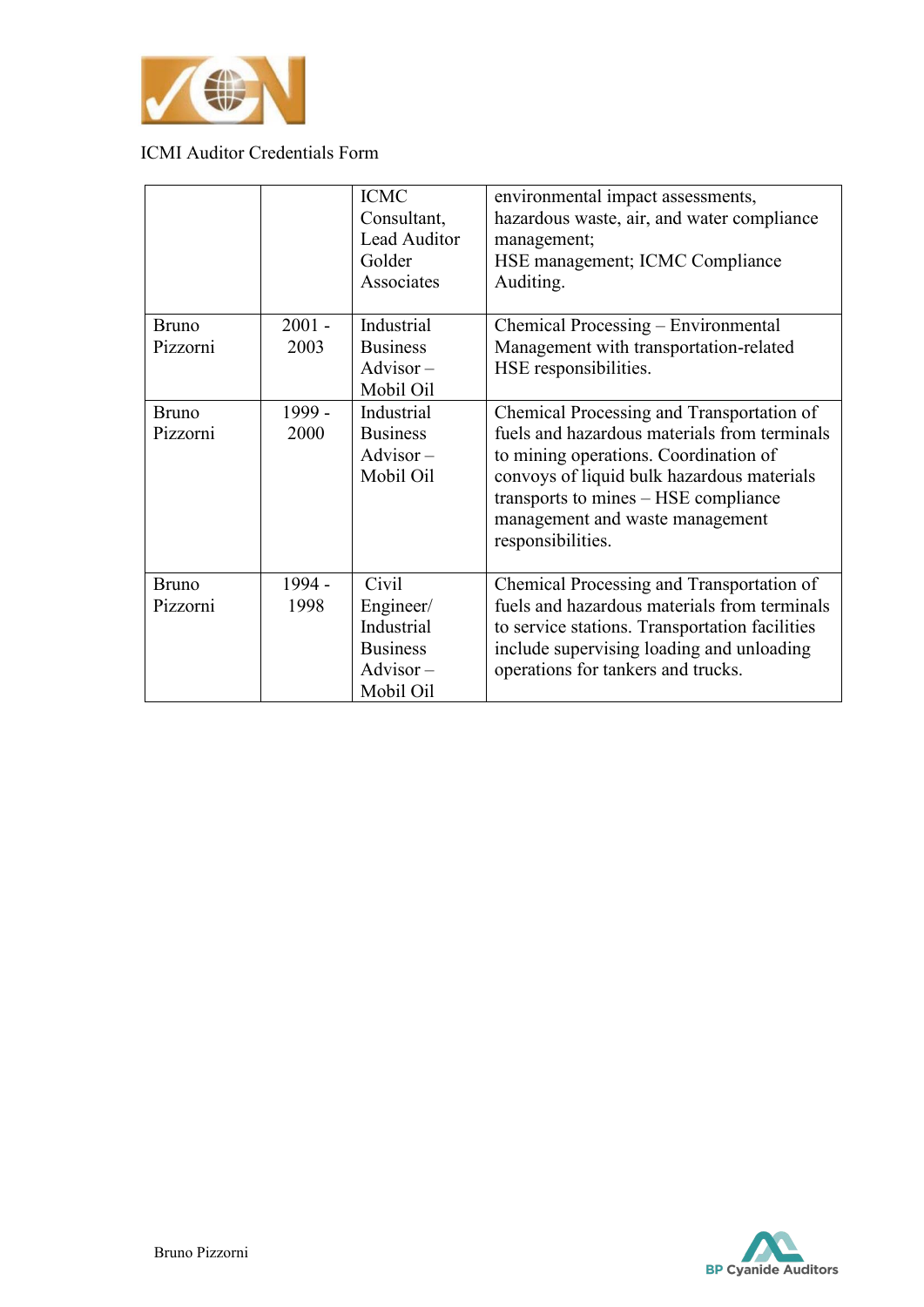

## **Statement of No Conflict**

I certify that I have not audited any component of this facility for which I was responsible for design or development; nor have I within the past year been an employee of the facility, its parent company, or associated affiliates. Excluding audits, I have not derived more than 30% of my income within the past 5 years from the facility, its parent, or associated affiliates. I have not participated in more than two consecutive ICMI Code audits of this facility. I have participated in at least 3 health, safety, and/or environmental audits in the past 7 years and am familiar with standard audit procedures as well as with the protocols developed by the International Cyanide Management Institute for implementation of the Code.

## Declaración de No Conflicto

Certifico que no he auditado cualquier componente de esta instalación por la que fui

responsable de diseño o del desarrollo; ni fui en el último año empleado de la instalación, su empresa matriz, o filiales asociadas. Excluyendo las auditorías, no he derivado más del 30% de mis ingresos en los últimos 5 años de la instalación, su matriz o filiales asociadas. No he participado en más de dos auditorías consecutivas del Código ICMI de esta instalación. He participado en al menos 3 auditorías de salud, seguridad, y/o ambientales en los últimos 7 años y estoy familiarizado con los procedimientos estándar de auditoría, así como con los protocolos desarrollados por el Instituto Internacional para el Manejo del Cianuro en la implementación del Código.



This statement was signed by Bruno Pizzorni before me.



**DESPENDE** 

AST JADRU HE CLIOB RUO OJ ROG JOTNEMICOOO

**CELESSATOV** 

LINA. 12 DE ARTIL DE 20

**Date** 

## **NOTARY PUBLIC**

My commission expires: (SEAL)

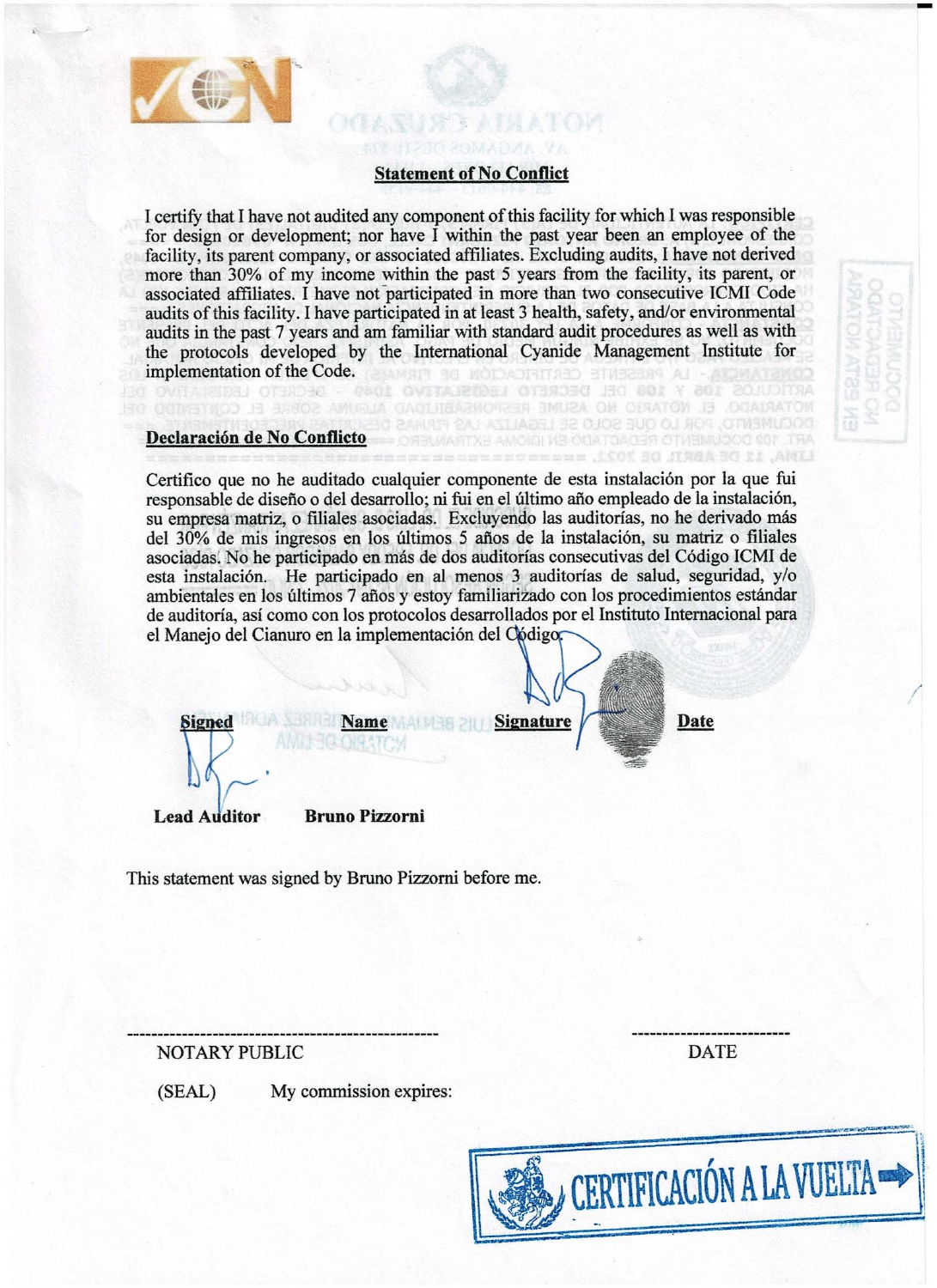



CERTIFICO: LA AUTENTICIDAD DE LA(S) FIRMA(S) Y HUELLA(S) DIGITAL(ES) DE FOJA VUELTA, CORRESPONDE(N) A: BRUNO ANTONIO PIZZORNI CALLE, CON D.N.I. Nº 07820959. ===== DEJO CONSTANCIA: QUE CONFORME AL ARTÍCULO 97 DEL DECRETO LEGISLATIV Nº 1049, MODIFICADO POR EL DECRETO LEGISLATIVO Nº 1232, LA IDENTIDAD DEL(LOS) OTORGANTE(S) HA SIDO CORROBORADA POR EL SERVICIO DE VERIFICACIÓN BIOMÉTRICA DEL RENIEC Y/O LA CONSULTA A LA BASE DE DATOS DE LA SUPERINTENDENCIA NACIONAL DE MIGRACIONES.==== **CONSTANCIA.**- CONFORME A LA LEY 30730, POR LA NATURALEZA DEL ACTO DEL PRESENTE DOCUEMNTO, NO SE EXHIBE NINGÚN MEDIO DE PAGO. ASIMISMO, DEJO CONSTANCIA QUE NO SE REALIZÓ PAGO Y/O ENTREGA DE DINERO EN EFECTIVO AL INTERIOR DE MI OFICIO NOTARIAL. CONSTANCIA.- LA PRESENTE CERTIFICACIÓN DE FIRMA(S) SE EFECTÚA CONFORME A LOS ARTÍCULOS 106 Y 108 DEL DECRETO LEGISLATIVO 1049 - DECRETO LEGISLATIVO DEL NOTARIADO. EL NOTARIO NO ASUME RESPONSABILIDAD ALGUNA SOBRE EL CONTENIDO DEL DOCUMENTO, POR LO QUE SOLO SE LEGALIZA LAS FIRMAS DESCRITAS PRECEDENTEMENTE. === ART. 109 DOCUMENTO REDACTADO EN IDIOMA EXTRANJERO.============================== 

Certified and he additioned completer components de esta institution and is que to this existed where all all relevant reason when received in the set of the set of concerns before, a need to get all the



91.RC

SUSCRIBE EL DR. LUIS B. GUTIÉRREZ ADRIANZÉN POR LICENCIA DEL DR. FREDDY SALVADOR CRUZADO RÍOS SEGÚN RESOLUCIÓN Nº 097-2022 - CNL/D ==========

de auditoria, así como com los profocolos desarr el Manejo del Ciantro en la implementación del

LUIS BENJAMIN GUTIÉRREZ ADRIANZÉN NOTABIO DE LIMA

> Bruno Fizzoria toribuA base

This statement was signed by Bruno Pizzonni before me.